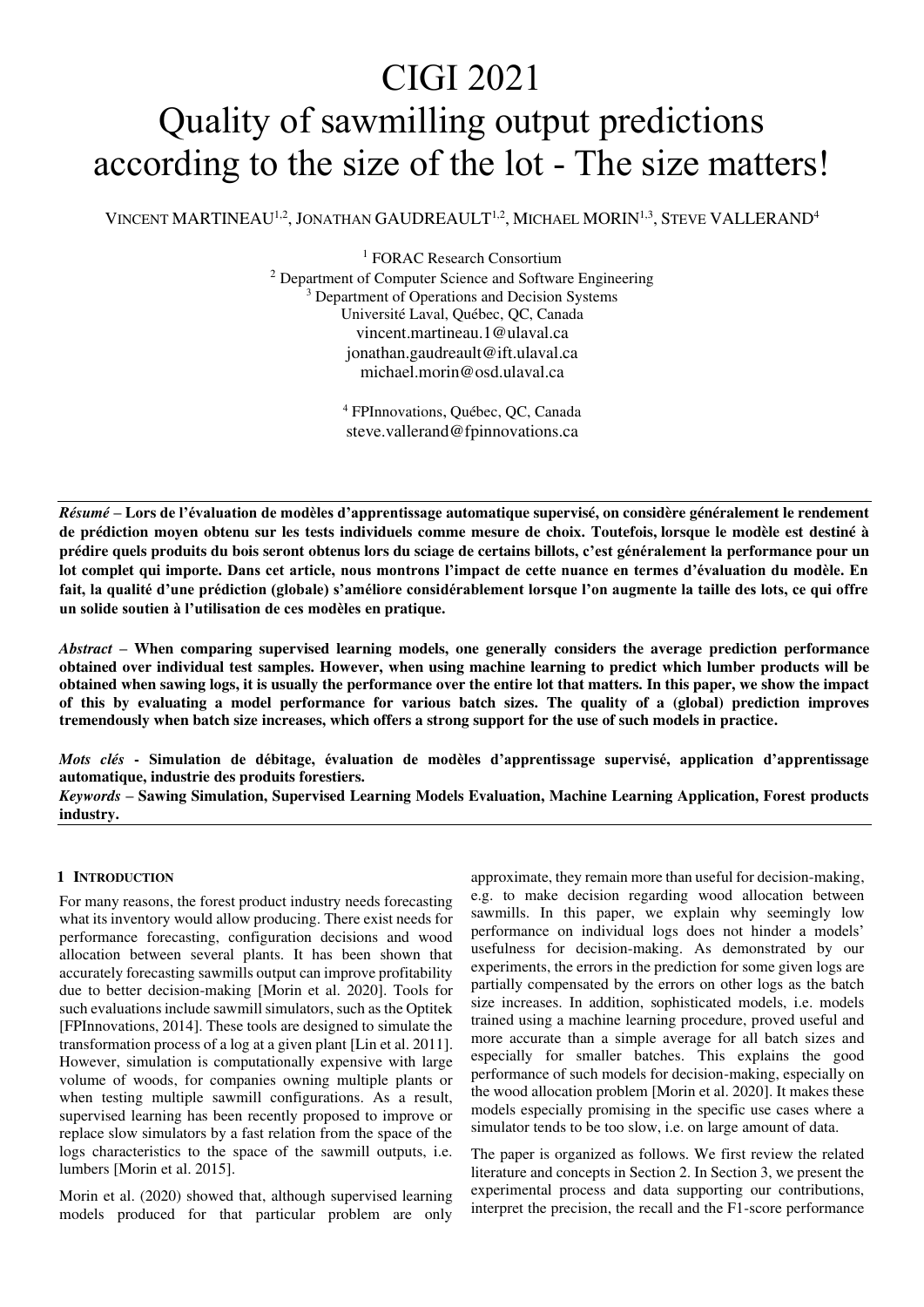measure in the context of our machine learning problem, and present the results. We conclude in Section 4.

# **2 RELATED CONCEPTS AND LITERATURE**

In the following subsections, we introduce general notions regarding sawing simulation as well as supervised learning for sawing simulation.

#### *2.1 Sawing Simulators*

Sawing simulators make it possible to anticipate which products a log will generate when processed at a given sawmill. These tools generally take three inputs, namely a sawmill model (described in a suitable formal language), a feasible product list, and a virtual description of the log.

The *sawmill model* details the equipment, the links between the machines as well as their capacities. The *feasible product list* describes the lumbers that can be produced by the factory along with their value. Log sawing by-products, such as sawdust and shavings, are also associated with values. A product value can either be based on its true market value, or it can reflect its importance w.r.t. the current needs of the company. Finally, a *virtual log* is a representation of a log that needs to be cut, often a three-dimensional scan. It is generally modeled as a point cloud approximating the surface of the log [Thomas 2013].

Simpler representations, such as *parametric descriptions*, might be used in some studies. Parametric descriptions are vectors of characteristics such as the length of the log, its strong diameter, its weak diameter, its curvature, its tapering, and its volume. Other characteristics, such as the log species, could be introduced in the parametric description.

Given a sawmill model, a feasible product list and a virtual log, the sawing simulator performs a simulation of all the feasible cuts to choose the one leading to an optimal yield for this log, i.e. the simulator finds a set of lumbers maximizing the total value of the transformed log [Todoroki 1990]. An example of a sawing simulation result can be seen in Figure 1.



*Figure 1. A virtual log and the optimal basket of products obtained by the sawmill simulation.* 

#### *2.2 Supervised Learning for Sawing Simulation*

Although there exist some machine learning model using the three-dimensional log scans as input (e.g. [Selma 2018]), we focus in this paper on models using the parametric description of a log. Both types of models provide as output a vector of counts for each feasible lumber products. This vector of counts describes the *basket of products* one should obtain if processing the log at the modeled sawmill.

Supervised learning algorithms aims to build a mapping from a feature vector space to a label space using a training set of examples consisting of pairs of inputs and outputs. In our context, the features are the logs parametric descriptions, and the labels are the vectors of counts representing the baskets of products.

In supervised learning, there are two main types of output labels, namely discrete (and finite), and continuous. The former leads to what we call a classification problem whereas the latter leads to a regression problem. In what follows, we describe how basket of products, which are vectors of counts, can be encoded as labels in both the classification and the regression cases.

## 2.2.1 Classification for Sawing Simulation

A class is a discrete label. For classification purposes in the sawing simulation context, it is possible to consider each individual basket of products encountered in the training set, i.e. combination of lumber products, as a specific class.

The drawback of this approach is that each specific combination needs to be encountered in the data. Therefore, it is possible that some feasible combinations of products, i.e. some feasible baskets, cannot be predicted by the model. One example would be a class that is present in the test dataset and not in the training dataset. Conceptually, one of the main benefits of the approach is that all the predictions are guaranteed to be feasible for at least one existing log (as they have been seen at least once in the data).

### 2.2.2 Regression for Sawing Simulation

When performing a regression in our context, a regression model individually predicts the number of products of each feasible lumber from the feasible product list (i.e. each position in the vector count).

Contrary to classification it is now possible to predict any basket of products even if they were not part of the train set. For each of the feasible product, the model provides a real number. The drawback of the approach is that there are no such things as decimal lumber counts in practice. This might be a problem when using the model for applications that need predictions for individual logs. However, in many applications, there is few need to obtain precise counts and we aim at evaluating a global prediction, i.e. the prediction on a batch of logs. As a result, we are using the real values provided by the model directly to compute the performance on a batch of logs.

This approach comes with some challenges. One way to address the problem would be to create one model per product output. The problem with this approach is that it assumes independent outputs. In the case of our application, individual entries in the count vector are related to one another. That is, each predicted product might take the space needed for another. For that reason, we used a single model trained to predict the entire vector of counts. The specific procedure depends on the chosen learning algorithm.

# 2.2.3 Learning Algorithms for Sawing Simulation

In the literature, multiple learning algorithms have been evaluated in the context of sawing simulation. In this paper, we focus on three machine learning algorithms that were proved efficient for that problem by Morin et al. (2015), namely knearest-neighbors (KNN) [Fix and Hodges Jr. 1951], decision tree [Breiman 1996], and random forest [Breiman 2001]. We experiment with both the regression and the classification version of these algorithms.

# 2.2.3.1 k-Nearest-Neighbors

The KNN algorithm is based on the idea that similar logs should have similar product baskets. During training, the algorithm will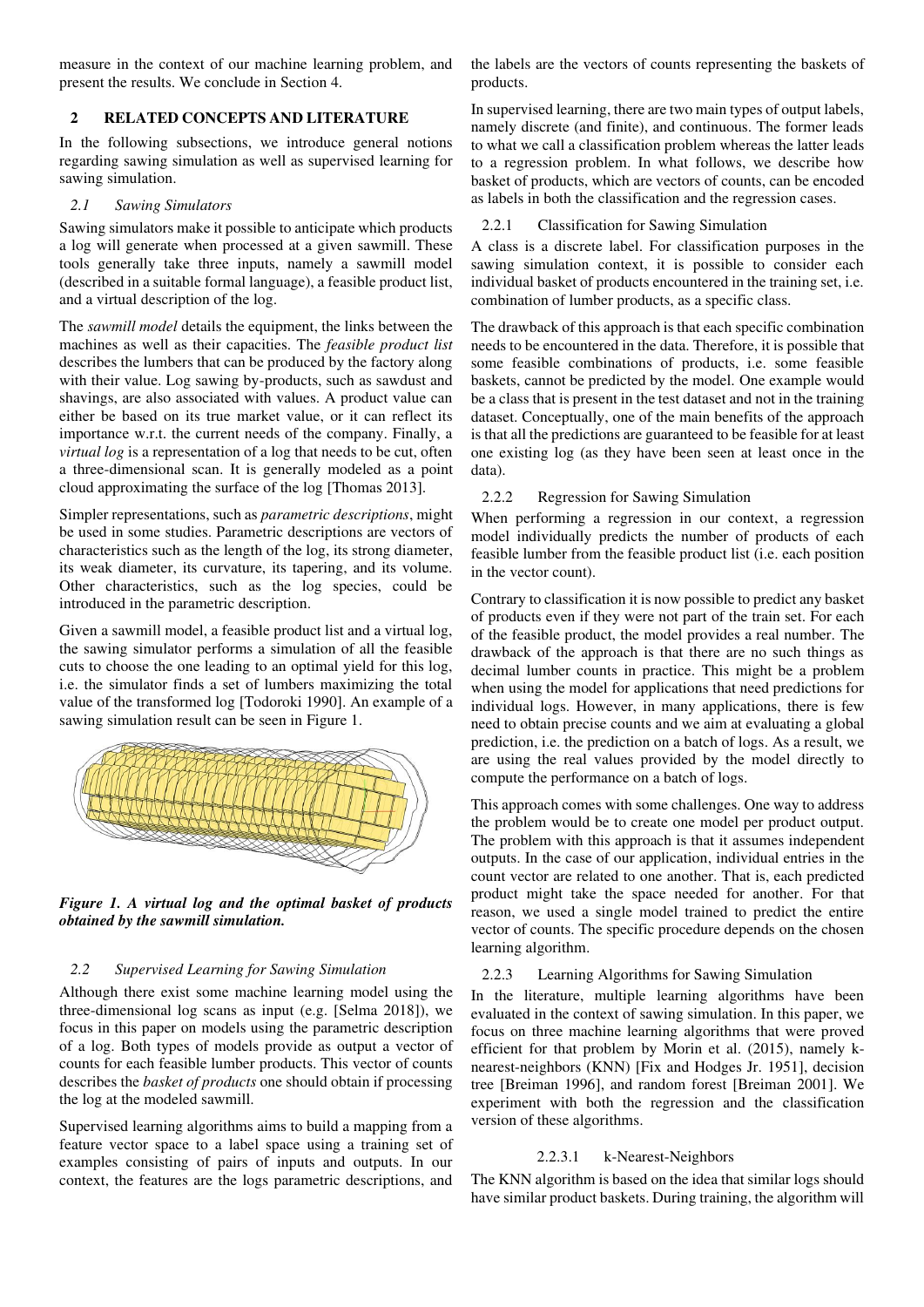use a data structure that makes it easy to compare the distance between two logs. In this study, we use the Euclidian distance between the parametric description of two logs. The algorithm chose the *k* nearest logs.

In classification mode the algorithm performs a majority vote to determine the class whereas in regression mode it averages the basket of the nearest *k* logs. Although we tested multiple values of *k*, a value of one allowed us to achieve good results in training while maintaining a good generalization for examples that were not seen in the training phase. Recent applications of KNN has shown that it performs well on unbalanced data, e.g. [Cai 2020]. Since our dataset is highly unbalanced, it made the algorithm a promising choice in the context of our application.

# 2.2.3.2 Decision Tree

The decision tree learning algorithm uses the training examples to generate a tree-based model where the nodes are simple decision rules based on the input features. For prediction, an unseen example is passed through the tree and the model output is determined when it reaches a leaf.

In classification mode, each leaf represents the class to be predicted which is determined by the examples the training set that reached that leaf during training (by a majority vote). In the case of regression, we use a variation of the algorithm to predict multiple output values. Although, it would be possible to create a set of independent trees, product counts in the basket are dependent. We therefore used a single tree that can predict the entire basket at once such as described in [Borchani 2015]. Recent applications of the decision tree algorithm assessed it as a simple, efficient, and easy to interpret model [Lan 2020].

# 2.2.3.3 Random Forest

The random forest algorithm builds multiple decision trees. It does so by sampling the training set N times. Each sample is used to create a single tree [Schonlau 2020]. For prediction, the data are passed through each tree and the predictions are combined. In the case of classification, a majority vote is performed whereas in regression the trees outputs are averaged.

# **3 EXPERIMENTS**

Our experiments are intended to show the impact of the size of the lot on the quality of the prediction for the prediction models using the KNN, the decision tree and the random forest learning algorithms.

In this section, we present the industrial data used for this study (3.1), the details of the model-building phase (3.2), and the evaluation metrics we use to compare the quality of the models (3.3). Finally, we analyze and compare the performance of our models on three aspects. First, by exploring the average prediction quality on individual logs (3.4). Second, by comparing the performance on batches of increasing size (3.5). Third, by highlighting the most common source of error in predictions  $(3.6)$ .

# *3.1 Data*

Data was provided by FPInnovations. Our dataset contains a total of 2235 logs. All the logs from this dataset are known to produce a non-empty basket of products. To train the supervised learning models, we used the following log characteristics: length, strong diameter, weak diameter, curvature, taper, and volume.

We used the Optitek sawing simulator [FPInnovations, 2014] to virtually transform each of these 2235 logs and obtain the actual basket of products. A total of 85 different sawing products are present in those vectors leading with 85 entries.

We obtained 1188 different baskets of products which leads to 1188 classes when considering the classification version of the problem. Considering the high number of classes relative to the number of examples in our dataset, it is expected that several classes will have a low representation. For example, there are roughly 30% of classes that are only present once in the dataset while one of the classes is present 58 times. This particularity of the dataset implies that certain classes in the training set will not be present in the test set (and vice-versa).

This class distribution is particularly complex for classification models because it is expected that these models do not try predicting classes that have not been seen in training. However, models should predict similar classes that are present at training. In this situation even if the classes are different, it is possible that these two classes have several common elements.

It is important to mention that the logs were not chosen for the purpose of having a balanced input or output. This means that some lengths or diameters are more common than others and some only appear once. The same thing is true for the basket of products, hence the classes.

Figure 2 shows a histogram of the length of the logs in the complete dataset. The figure allows us to see that some lengths are much more frequent and that some lengths are very rare and have only 1 example (5.43 meters). Furthermore, we see that



*Figure 2. Distribution of logs by length (m) in the dataset* 

around 800 logs have a length of 3.76 meters. This distribution is expected to complicate the task of fitting a model on the data.

# *3.2 Model Training*

To carry out the experiments, the logs in the dataset is randomly separated so that 85% of the logs are used for training, i.e. to fit a model, and 15% are used to form a test dataset to evaluate the performance of the model on unseen data. We created 10 such partitions which will allow the experiments to be repeated 10 times for each of the algorithms.

For all splits, we first trained models using the KNN, the decision tree, and the random forest algorithms on the training set. Furthermore, to establish a base case reference, we also consider a *dummy* model which systematically predicts the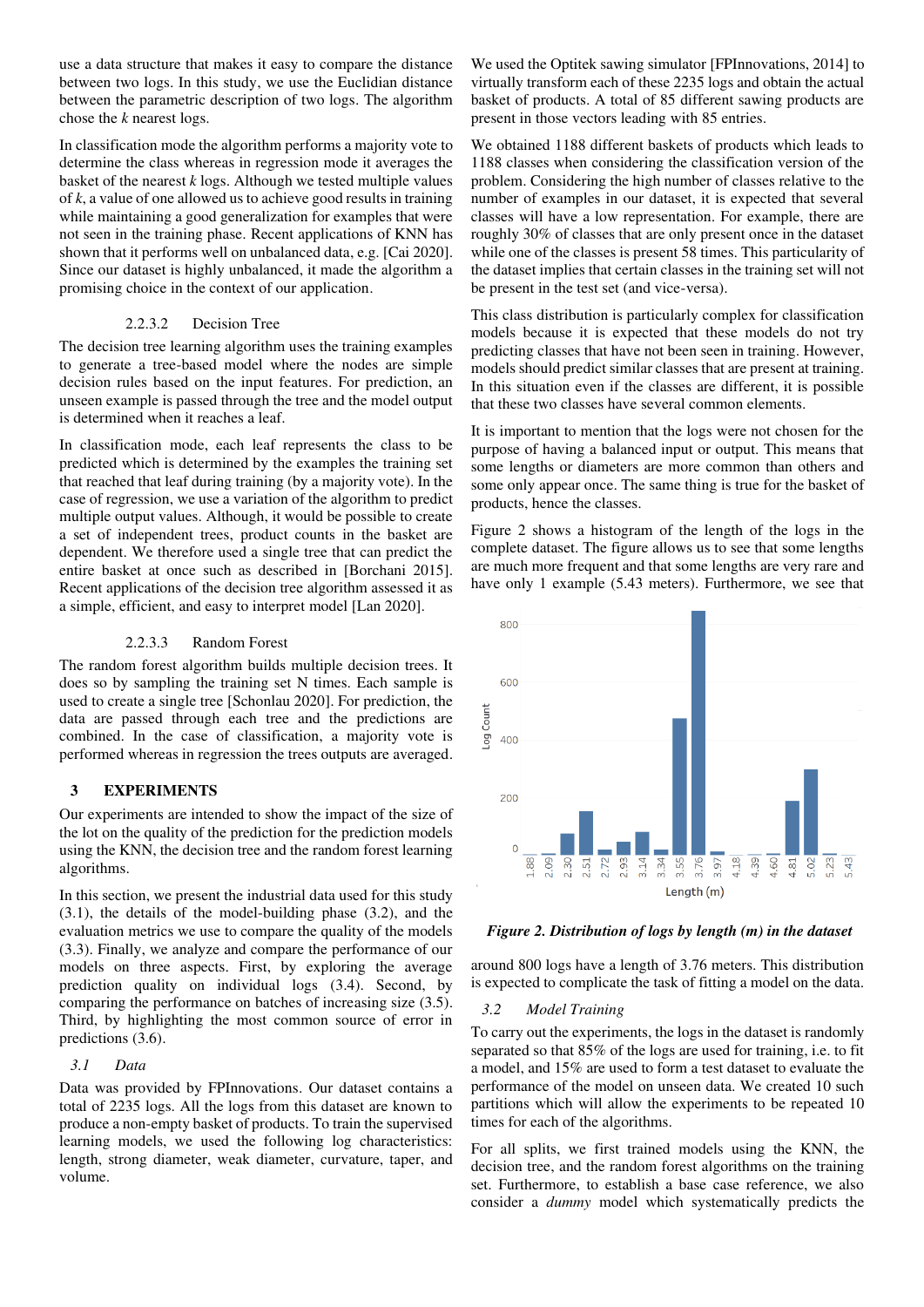average basket of products as seen in the train set. It should be noted that the dummy model prediction procedure is akin to simple forecasting heuristics such as using the historical average of the production.

#### *3.3 Performance Measure*

To evaluate the performance of the learned models, we need to assess how the basket of products they predict (vector *y*) compares to the actual basket of products (vector *b*) generated by the simulator. Vectors *y* and *b* may either correspond to the quantities obtain from the sawing of a given log or of a whole batch of logs.

In what follows, we use the well-known *precision*, *recall* and *F1-score* metrics to evaluate the models [Van Rijsbergen 1979, Powers 2020]. We recall that precision and recall are calculated using the number of true positives (*TP*), the number of false positives (*FP*), and the number of true negatives (*TN*) [Van Rijsbergen 1979]. In our context, we define *TP*, *FP*, and *TN* as follows:

- *TP* represents the number of lumbers that are present in both vectors.
- *FP* is the number of lumbers predicted but not actually produced.
- *FN* is the number of lumbers that were manufactured but not predicted.

Given a predicted basket *y* and an actual basket *b*, the precision is defined as

$$
precision(y, b) = \frac{TP(y, b)}{TP(y, b) + FP(y, b)},
$$

and the recall is defined as

$$
recall(y, b) = \frac{TP(y, b)}{TP(y, b) + FN(y, b)}.
$$

Finally, the F1 score is computed as the harmonic mean between precision and recall which leads to the following equation:

$$
F1(y,b) = \frac{2TP(y,b)}{2TP(y,b) + FP(y,b) + FN(y,b)}.
$$

It should be noted that by evaluating a set of models built using a learning algorithm and comparing their average results to the average results of models built using another learning algorithms we are able to determine which algorithm generates the best models either for individual logs or for a batch of logs.

#### *3.4 Performance on Individual Logs*

This section is used to demonstrate the quality of our prediction for individual logs. In the case of individual log predictions, we present the performance metrics for individual predictions averaged on a batch of unseen logs and multiple replications where a replication consists of the following three steps (as described in Section 3.2). First, we partition the dataset into a training set and into a test set. Second, we use each learning algorithm to build a model based on the data of the training set. Third we evaluate each of the generated models on the test set by using it to make a prediction of the basket of each individual log it contains. The quality of the prediction for individual logs in terms of a specific metric, e.g. the F1-Score, is then averaged.

Figure 3 reports the average F1-Score for the different models we are using in this research. We are comparing the decision tree, KNN and random forest models to the dummy predictor.

All models perform much better than the dummy prediction. This result can be explained by the large variety of feasible basket of products in our dataset and their uneven distribution. This characteristic of the dataset proves to be problematic for the dummy model.

Among all the tested learning algorithms, KNN shows the worst performance. As it was shown by Selma et al. (2015), similar logs could have very different basket of products which hinders nearest neighbors approaches efficiency. Although, the difference between KNN and the dummy predictor is 28%.

Tree-based machine learning algorithms (decision tree and random forest) performed best. This is in line with the result of Morin et al. (2015). What is interesting is that the regression and classification models have similar performance. This result highlights the possibility to achieve good prediction even if the training dataset does not contain at least one example of each feasible basket of products.

Using regression also provides an advantage over classification. For our experiments, the number of classes is defined by the number of different basket of products present in our dataset. One problem with classification is that small training datasets are very likely not to contain all feasible classes. As a result, a classification model output is likely to be wrong on at least some of the products in the baskets. In regression, this is less of an issue since the model can output an unseen basket.



*Figure 3. Average F1-score for individual predictions on the test set (95% confidence intervals; 10 replications; individual replication scores are shown in blue)*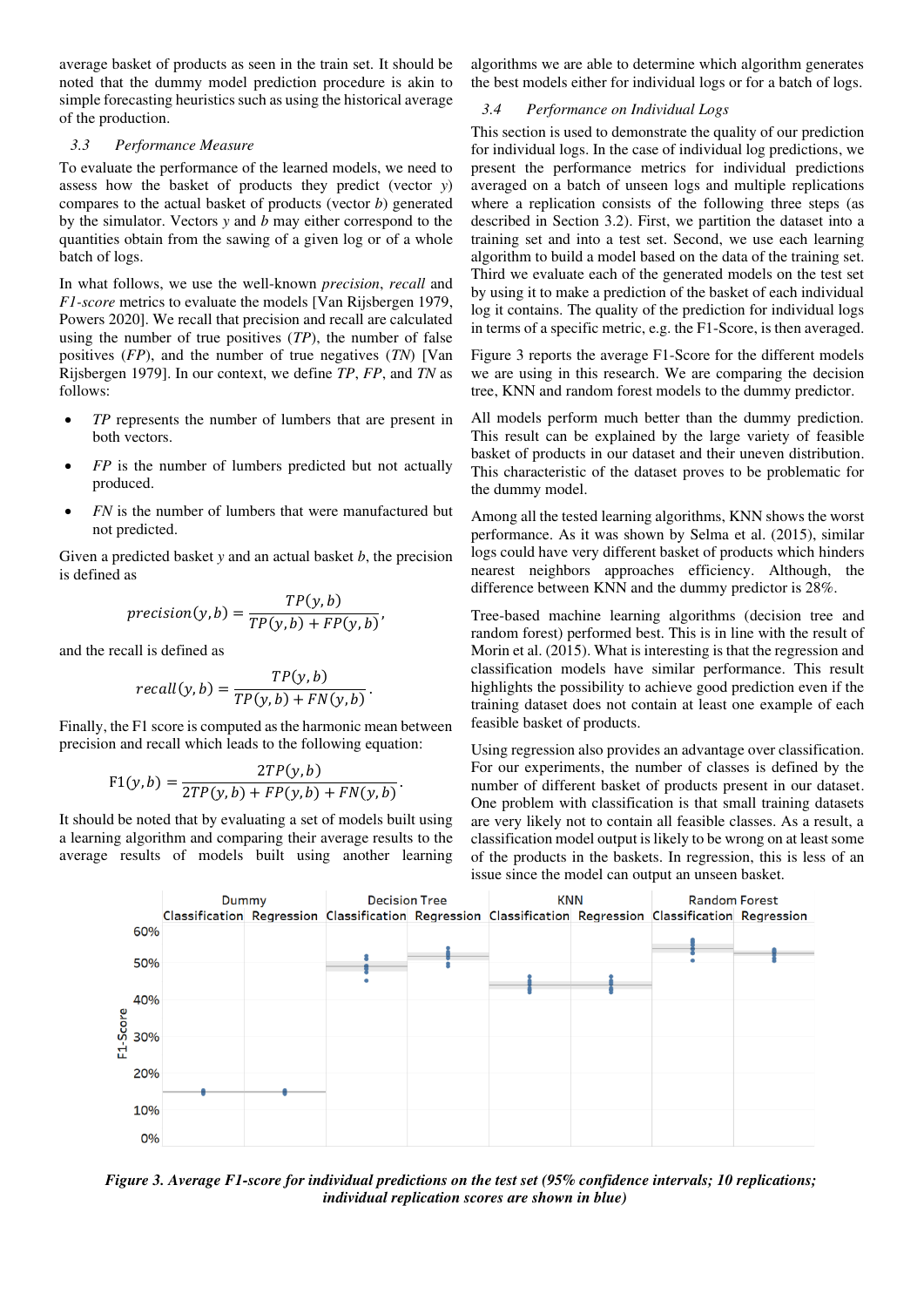Finally, the model with the best performance is the random forest in classification. In this case the algorithm is performing 39% better than the dummy predictor.

### *3.5 Performance for Batches*

In this section, we explore the effect of the size of the batches on the quality of the forecasts. We also validate our initial hypothesis that the errors made by a model when predicting the output of a sawmill for an unseen log is compensated for by errors made on other logs. Finally, we confirm that sophisticated models are useful for all tested batch sizes and especially on smaller batches where a simple average does not achieve a sufficient performance.

Figure 4 reports the F1-score for the prediction of the global basket of products associated with the whole test dataset. We can see a significative improvement for all models. All models improve by at least 40% in terms of F1-score. The dummy predictor has the largest improvement (approx. 76%). This result is not surprising because with a large enough sample the average should improve to be closer to a perfect prediction. This establishes a base case for the other algorithms.

It should be noted that the random forest algorithm in classification is no longer the best performer and the accuracy of its prediction is only 89%. Not only is this model no longer the best performer, but it is now our worst performer. KNN has a F1-score of about 90%, which is lower than that of the dummy predictor. The best performer is random forest in regression with a F1-score of 93%.

Figure 5 illustrates more precisely how the performance is affected by the size of the batch. We kept the same test dataset but report global results for randomly chosen subsets of different sizes.

We notice that the performance curve is logarithmic. The batch size does not need to be huge to see dramatic performance improvement. This renders the models useful for a wide range of applications involving small batches of logs such as log piles, e.g. for wood allocation purposes. Companies can therefore achieve interesting results in decision-making on such problems using such models although they appeared to be only approximate for individual predictions.

In classification all models perform better than dummy for smaller batch size; the smaller the batch is, the greater the difference. For example, decision tree will perform 42% (in terms of F1-score) better than dummy for batch size of 1. At batch size of 50, we can see that dummy is beating the KNN algorithm and will do better than random forest at batch size of 110. With our experiment dummy never reach the level of prediction of the decision tree, but with a larger test dataset it is possible that dummy would yield better result than the decision tree classifier.

For regression, the picture is different. Again, for small batches all our algorithms perform better than the dummy predictor and again the dummy predictor performs better than KNN (starting at a batch size of 50). However, this time decision tree and random forest are doing better than dummy for batch size of 330. Not only do these models perform better, but random forest has a prediction that is 3% over the dummy in terms of F1-score.

This clearly supports the fact that the regression version of random forest dominates the other approaches and would be a safe choice whatever is the size of the lot.

Figure 6 details the F1-score, precision, and recall metrics according to the size of the batch for the best classification model (decision tree) and the best regression model (random forest). Recall and precision are relatively close to each other regardless of the size of the lot. For both models, recall and precision tends to both increase with batch size. However, we can point that the difference is much smaller for decision tree in classification mode. The distance between precision or recall and the F1 score is of about 0.2%. For random forest in regression mode, the spread is larger, and the difference is slightly over 1%. We also notice that the difference tends to be larger for smaller batch sizes than for larger batch sizes.

Figure 7 shows the 95% confidence intervals around the F1 score average for the various batch size. The spread of the 95% confidence interval diminishes significantly as batch size increases. This is especially true for small batches, e.g. when increasing the size of the batch from 1 to 10 logs. Of course, for small batches, it is possible to make a prediction that is wrong that has a large impact on the overall prediction for the batch. The fact that the interval is narrowing as the size of the batch increases confirms our hypothesis that errors tend to be canceled.



*Figure 4. Average F1-score for global predictions on the test set along (95% confidence intervals; 10 replications; individual replication scores are shown in blue)*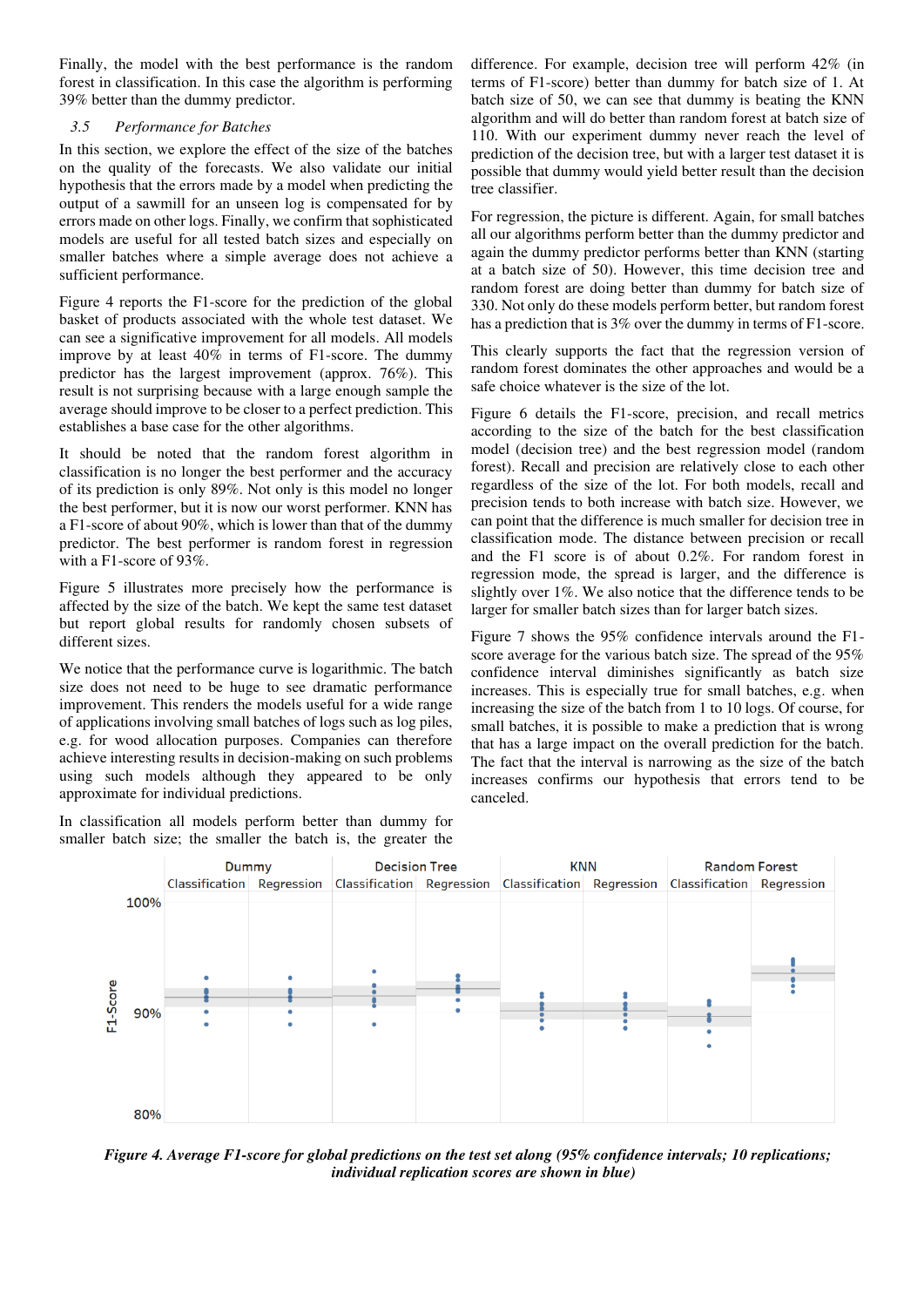

*Figure 5. F1-score (in %) for KNN, Decision Tree, Random Forest, and Dummy as a function of the size of the batch (number of logs)* 



*Figure 6. F1-score, precision, and recall (in %) as a function of the size of the batch (number of logs) for decision tree in classification and random forest in regression* 



*Figure 7. 95% confidence intervals for F1-score as a function of the batch size (number of logs)*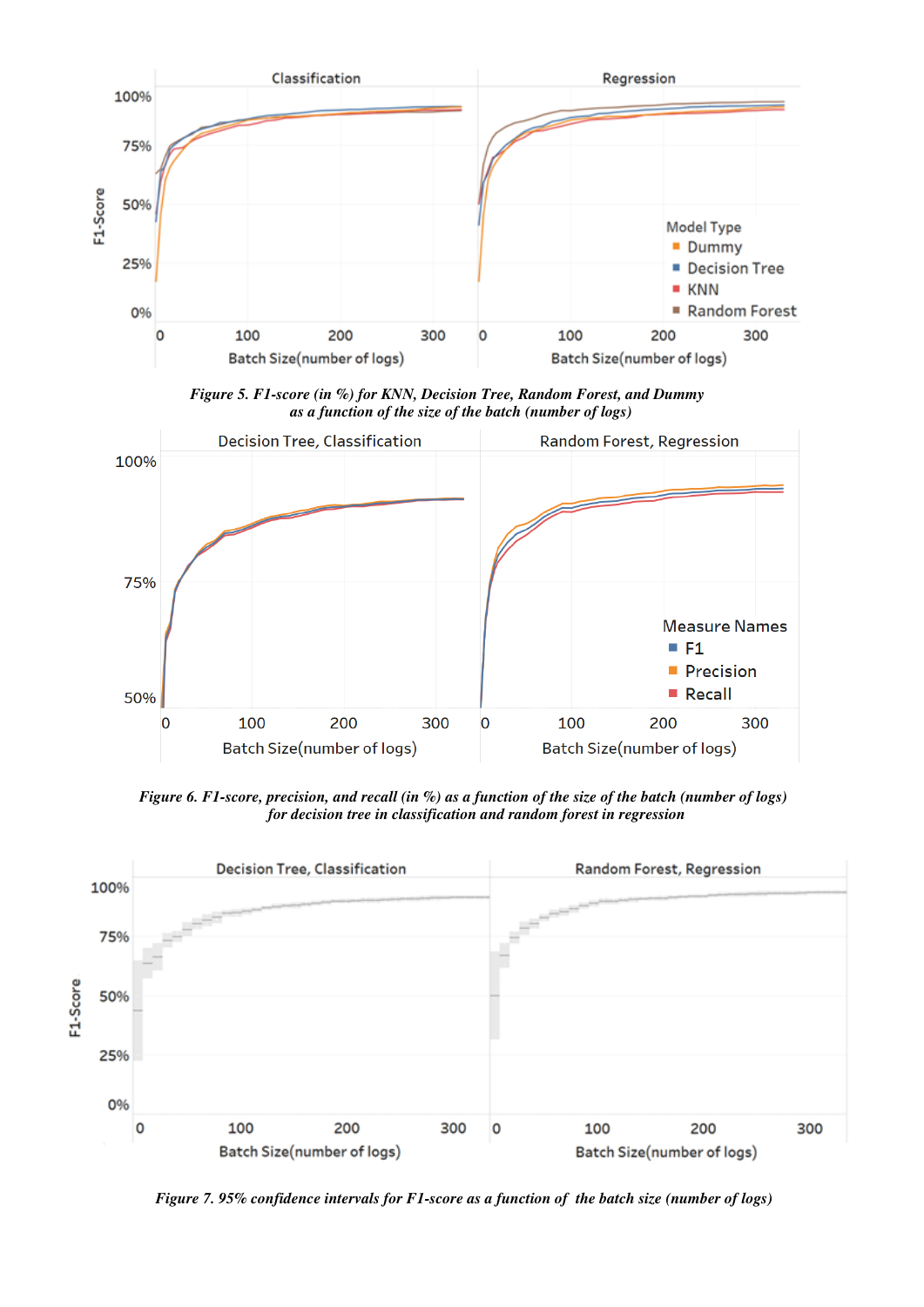

*Figure 8. F1-score with and without single attribute mistakes for all types of error as a function of the size of the batch (number of logs)* 

#### *3.6 Sources of error*

Each given type of lumber product has a *length*, a *width*, a *thickness*, and a *grade* which, taken together, fully define the product. We call these characteristics the *lumber attributes*. By artificially ignoring errors on a specific lumber attribute, we artificially increase the score of the original model. Let us suppose we choose ignoring the length errors. Then, the magnitude of the score increment reflects the number of times the original model predicted the wrong length for a lumber without making a mistake on the other attributes.

The idea behind this analysis is to visualize "where" our models produce errors, but also to understand how to improve them in the long run. If, for instance, a model that predicts products that have the right width, length, and thickness is frequently misled on the grade, then it may be possible that the parametric data does not provide enough information to properly predict the grade. In this case it may be necessary to add information in the parametric description of the logs to improve the model.

Figure 8 reports the F1-score when we do not consider a specific type of mistakes. It shows that the length is the main source of error in our predictions. This is especially true in the case we are using a decision tree classifier as the curve without length mistakes is clearly above the others.

The curve representing the errors along the length is the curve that detaches most from the other curves. This suggests a higher error rate on length compared to other lumber attributes. Of course, other attributes also appear as sources of errors when inspecting the other curves, but the magnitude of the gain when ignoring them is less.

#### **4 CONCLUSION**

We showed how, in the context of supervised learning for sawing simulation approximation, the quality of a model can not only be quantified by its performance on individual logs, but also by its performance on batches. These results confirm that prediction errors on one log can be compensated for by errors on other logs, but also shows why more sophisticated models are preferable than a simpler model based on the historical average, especially for small batches.

Furthermore, we presented metrics that can be easily interpreted in an industrial context in the forest-product industry. Since those metrics make it easier to understand what is happening with the models in terms of over and under prediction of lumber counts, it becomes possible to explore the sources of errors in the models and interpret them in the context of the application. Those analyses pave the way to further model improvements.

## **5 ACKNOWLEDGEMENT**

The authors would like to thank the FORAC Research Consortium and its partners. Our gratitude goes as well to the Natural Sciences and Engineering Research Council of Canada (NSERC) who provided funding for this research.

#### **6 REFERENCES**

- Andersson, K., & Luttropp, C. (1997). Design for disassembly: Computer aid for separating surfaces and sorting borders. *Schriftenreihe WDK*, 351-354.
- Borchani, H., Varando, G., Bielza, C., & Larranaga, P. (2015). A survey on multi‐output regression. Wiley Interdisciplinary Reviews: Data Mining and Knowledge Discovery, 5(5), 216-233.
- Breiman, L., Friedman, J., Olshen, R., & Stone, C. (1996). Classification and Regression Trees. Belmont, CA: Chapman and Hall.
- Breiman, L. (2001). Random Forests. Machine Learning, 45 (1): 5–32.
- Cai, L., Yu, Y., Zhang S., Song, Y., Xiong, Z. and Zhou, T., "A Sample-Rebalanced Outlier-Rejected k-Nearest Neighbor Regression Model for Short-Term Traffic Flow Forecasting," in *IEEE Access*, vol. 8, pp. 22686- 22696, 2020.
- Fix, E., & Hodges Jr., J. L. (1951). Discriminatory Analysis – Nonparametric Discrimination: Consistency Properties. Tech. Rep., DTIC Document.
- FPInnovations (2014). Optitek 10. User's Manual.
- Lan, T., Hu, H., Jiang, C., Yang, G., & Zhao, Z. (2020). A comparative study of decision tree, random forest, and convolutional neural network for spread-F identification. *Advances in Space Research*, *65*(8), 2052-2061.